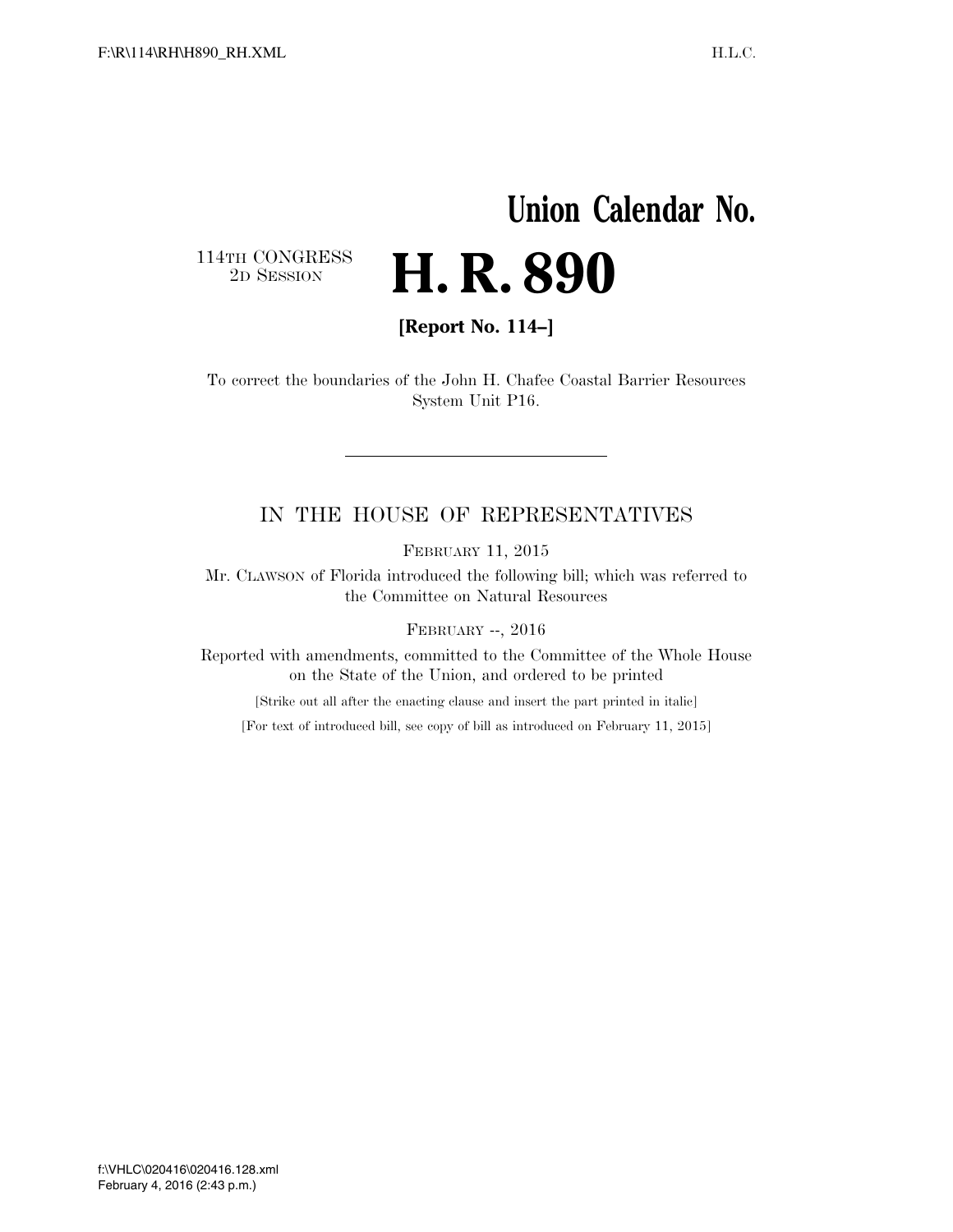## **A BILL**

To correct the boundaries of the John H. Chafee Coastal Barrier Resources System Unit P16.